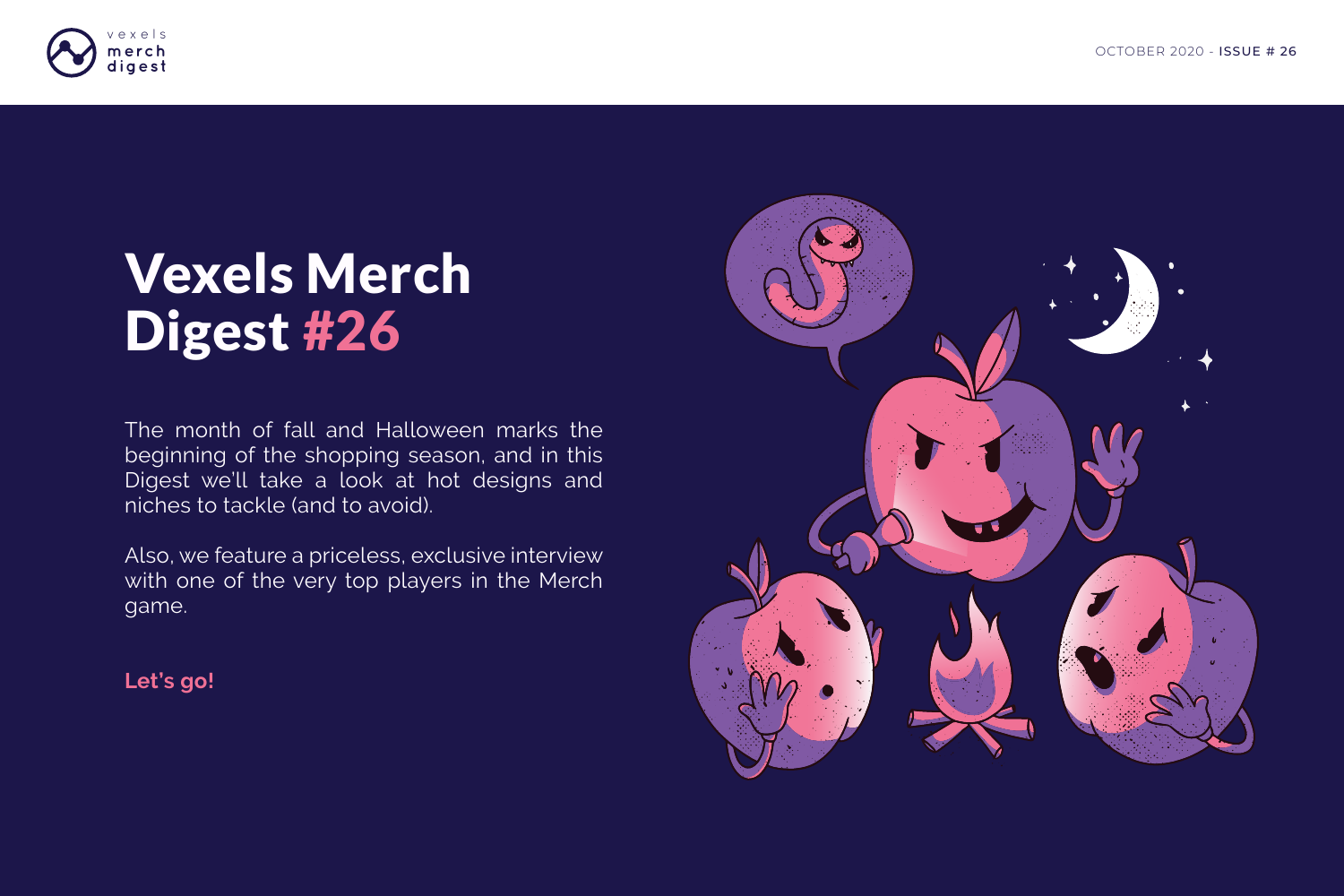

# IF ONLY SARCASM<br>BURNT CALORIES

## **Merch Advice for Q4: Keep Hammering**

In the 2-and-counting years we've been working for and with Merchers all over the world we have seen a couple trends:

#### **People asking for Christmas designs**

This is one we don't recommend, but we won't stop you if you feel the Christmas spirit strong within you. We've seen time and time again people asking for Christmas designs but ultimately these fall off right after the season ends. If you still want to go ahead with Christmas products make sure that the design is very relatable and personal, like someone who's birthday is on Christmas Day or similar.

#### **Gift T-shirts**

A great source of inspiration is to think what kind of gift you'd like to give or receive. This is generally where the "Birthday t-shirts" niche kicks in, but contrary to popular belief, you can ditch the "Legends are born" or any reference to year and age and opt for a more savvy approach, going for specific cross-niche designs and targeting highly relatable and emotional hobbies and occupations like **nursing, teaching, animal care, plant care, fitness, food, and lifestyle.**

And specifically for 2020, we can suggest two trains of thought:

#### **Get out & Stay in**

Quite obvious, but with so much potential for funny and hobby-related designs, the desire to be released back into the wild is a strong theme of this year, and it can be used to emphasize the passion for the outdoors as a super popular hobby that can host a variety of other hobbies. Think cycling, hiking, running, you name it.

On the other hand, being in quarantine and locked up is also where others relish and enjoy themselves with indoor hobbies, like crafting, gaming, cooking, and knitting, just to name a few. For either case, we suggest you take a look at yourself first and consider what you enjoy the most; what would you like to get as a gift? If you could do that for someone else, then you're making progress.

#### **Goals 2021**

This year definitely bummed out lots of plans for lots of people, and 2021 feels like the year of reckoning. We expect many Goal-oriented designs to come up in the next few weeks, with **health and nutrition** being among the hottest mega-niches to dive into.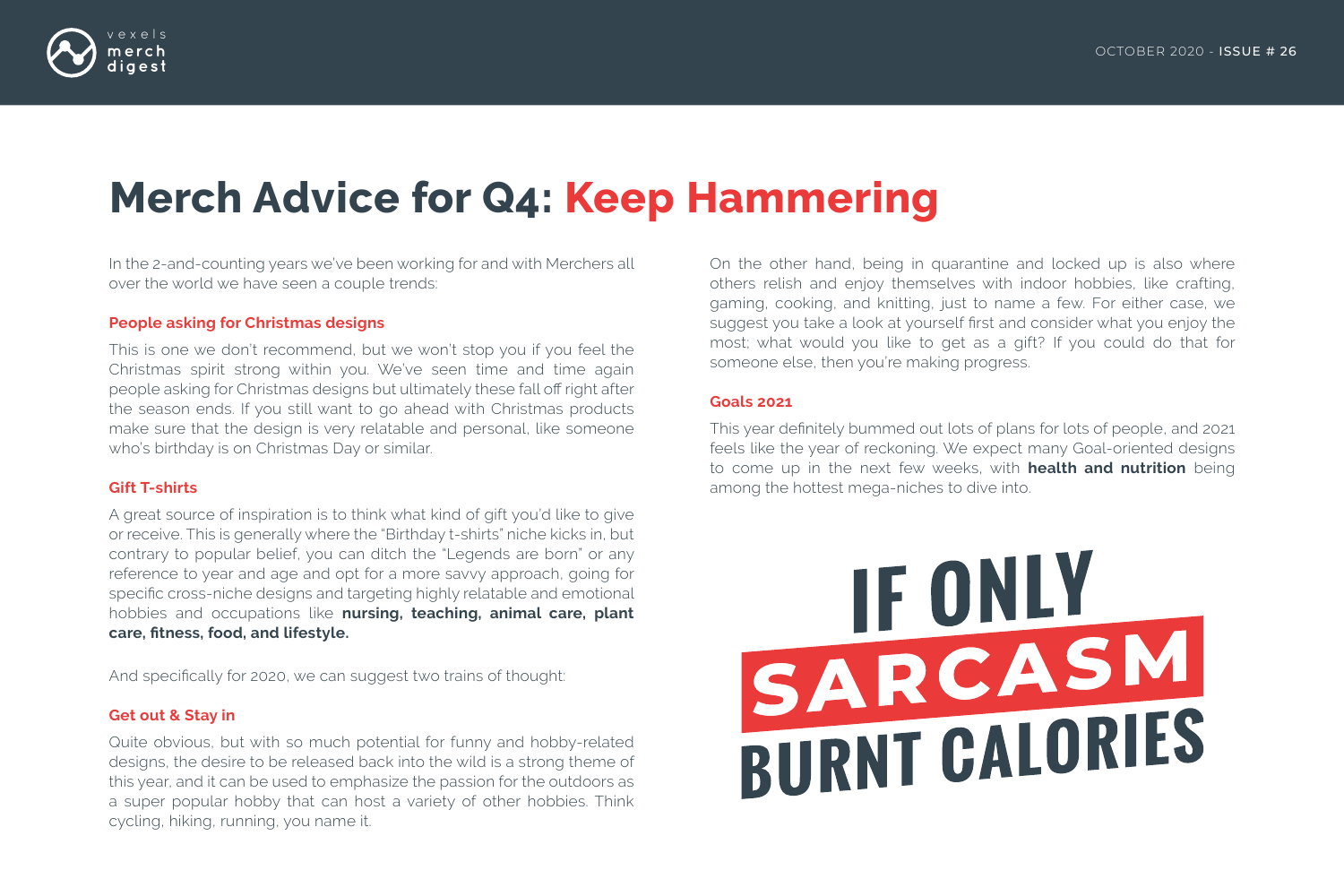

## **Vexels Digest Interview: Mr. Addie**

This month we're joined by **Adnan Maghribi**, more digitally known as **Master Addie P.** He's been doing Merch for nearly **3 years** and he runs a couple of great **Youtube channels** [\(Mr Addie i](https://www.youtube.com/channel/UCdb2f_ea2C7SJsOXtLf2A6Q)n English and [Mr Adnan](https://www.youtube.com/channel/UCrVAIpnjKVj6iYG2p8I6XDQ/videos) in Arabic) where he shares his insights, strategies, and tools that made him a success in the Merch business.

We reached out to him to give us some **expert advice on how to tackle Q4**, especially this year considering how the pandemic has affected customer behavior.

#### **Hi Adnan, let's start with a question everyone wants to know: what's the best advice to break through the first sale and keep on selling steadily?**

That's the million-dollar question, isn't it? Merch is a numbers game, so tiering up quickly improves your competitive edge because you're able to have more visibility with more designs. In all honesty, by far the best and easiest way to make the first sale is to buy your own designs at the cheapest price possible and consider it as an investment towards a higher tier. A great strategy is to make a holiday-based design for a holiday that is due in the next 3 months, upload it, price it at the cheapest price possible, and either purchase it yourself or get friends or family members to do it for you. Make 10 separate purchases to increase sales velocity and trick the algorithm to think that this design was purchased by 10 different people, which will make it recommend your design and put it in the featured section.

- Focus entirely on pop sockets and phone cases initially because they are really good sellers and there are a lot of opportunities to be unique and stand out from the crowd through color combinations, patterns, and design concepts.

#### **There are many strategies you can follow:**

- You can ask your friends and family to buy your designs or make designs specifically for what they want at a cheap price. Your goal in the beginning is to tier up not to make a profit.

- Make sure you have a good quality design in a high demand niche with op-

timised keywords and listings as well as competitive pricing for the niche. Go for the cheapest price in the beginning, and you can always raise your price if your design starts selling.

- Focus on trends and holidays because they have a huge amount of traffic and if you rank your t-shirt you can make a crazy amount of sales.
- Find T-Shirt buyers on social media especially on Facebook and Twitter, and offer your services. Type "where can I buy this T-Shirt" and you'll be surprised by the number of people looking to buy certain designs".
- You can make designs for Facebook groups that focus on particular niches.
- Look on Facebook for people organizing events and offer to design for them.
- Market your designs on social media including Facebook, Instagram, and Pinterest. - Collaborate with social media influencers.
- 

The list goes on, and this is something I cover extensively in my Ultimate Merch By Amazon Course that I will be launching on the 10th of October 2020. Find out more here [www.mraddieacademy.com](http://www.mraddieacademy.com/)

### **We know you from your success with Merch by Amazon, is that the only platform you sell your designs to?**

One of the key things to do in POD and in business in general is to not put all your eggs in one basket. So you should diversify into other platforms in order to maintain good cash flow regardless of what happens to any particular platform. Whilst I am successful in Merch By Amazon, I do have brands with a great presence on a few other platforms like Etsy, Redbubble, Teepublic, Spreadshirt, Zazzle, Society6, FineArtAmerica, KDP and a few others.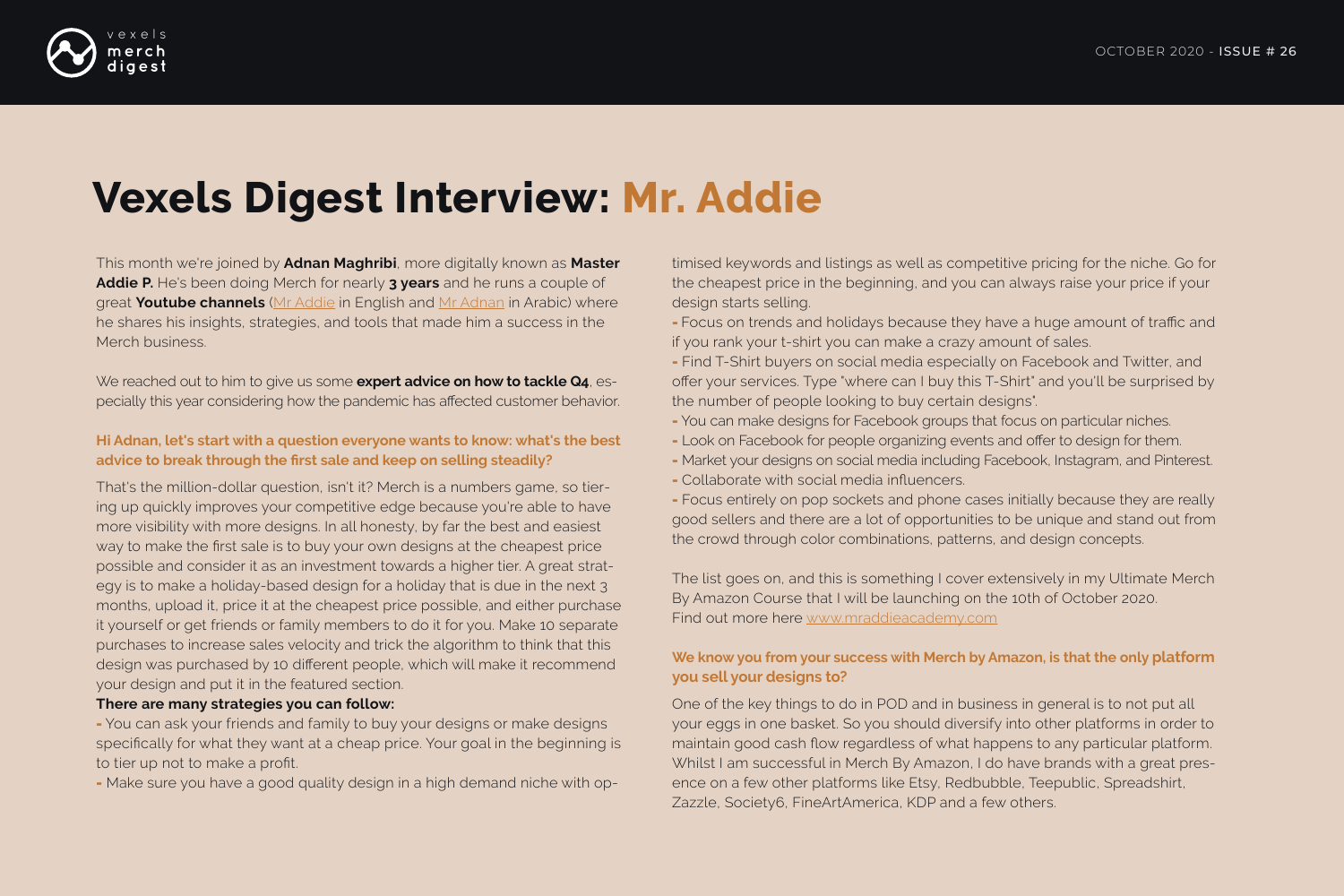

#### **You've been selling for years now, which is the main advice you'd give yourself if you were just getting started?**

Be convinced that there definitely is great money to be made in POD and claim your own piece of the pie. Really invest in developing yourself and focus on learning and mastering your craft. Start with one platform and make it your obsession to be successful at it. You'll be surprised at how much your subconscious brain leads you to make decisions or take actions that contribute to your success when you focus on one thing and put all your energy into it. Make sure you have goals and figure out what motivates you (living a comfortable life, getting out of your 9-5 dead-end job, or whatever your goal is...), then use it to stay driven and overcome any obstacle in your way. There will be times when you would doubt yourself, or when you would feel very low because things are not working out, yes you will fall time and time again, but in order to be successful, you need to always find it in you to get up when you fall, and each time you get up stronger than ever before. Know my friends that there is always that light at the end of the tunnel. You'll be surprised at how easy things will become when you go through the learning curve and you'll look back at this experience and feel an immense sense of pride and gratitude.

#### **Which would you say is the main reason why Merchers fall off from their T-shirt business and how can they counter that?**

I would say that the main reason is lack of focus, lack of confidence in themselves and their abilities, lack of evidence that they can actually make great money doing it, not taking Merch as a serious business, and crucially lack of guidance and feeling lost. Personally, I started off strong in the POD business, I had the right attitude and work ethic, but I was still learning. So naturally, I wasn't successful right off the bat. But I knew I could make it work. My persistence really paid off and I made a few initial sales which boosted my confidence. I was then convinced that I could make it even bigger. I worked

a lot harder and kept learning and finetuning my processes until I found my success formula, and the rest is history. In a nutshell, in order for Merchers who are feeling discouraged to stay in the game, they need to remain focused, achieve little things that will boost their confidence like learning a new design concept or making a couple of sales from original idea quotes or designs or anything of this sort. This will help them an evidence-based conviction and wrap their head around the fact that they can actually make a great deal of money if they stay focused, keep developing themselves, and work hard. They need to take it as a serious business and this includes investing in tools to make their work easier and more enjoyable and investing in developing their work processes, skills, and competencies.

#### **Which is the best Merch advice you've been given?**

Focusing on tiering it up in the beginning rather than making a profit because Merch is a numbers game. This was a huge breakthrough especially at the beginning of my Merch career because it forced me to think long term instead of short term. I changed all my prices to make 0 profit, which led to a few designs to rank well is some high competition niches. Then the reviews came through, further improving their competitiveness. As the sales became more consistent, I was then able to raise my prices without affecting sales volume. Following this strategy has allowed me to tier up fast, rank designs quickly, get reviews, and build a sustainable long-term business.

### **Which is the best advice you've figured out for yourself?**

In my first year in Merch, I was obsessed with research and really trying to figure out a formula for bringing new ideas that could go viral. I was trying to identify patterns of successful designs that I could apply to my designs for them to sell, then I suddenly had a lightbulb moment. One of the things I identified is the fact that viral designs are almost always based on trends. These trends could have a short or long life span. I then said to myself, what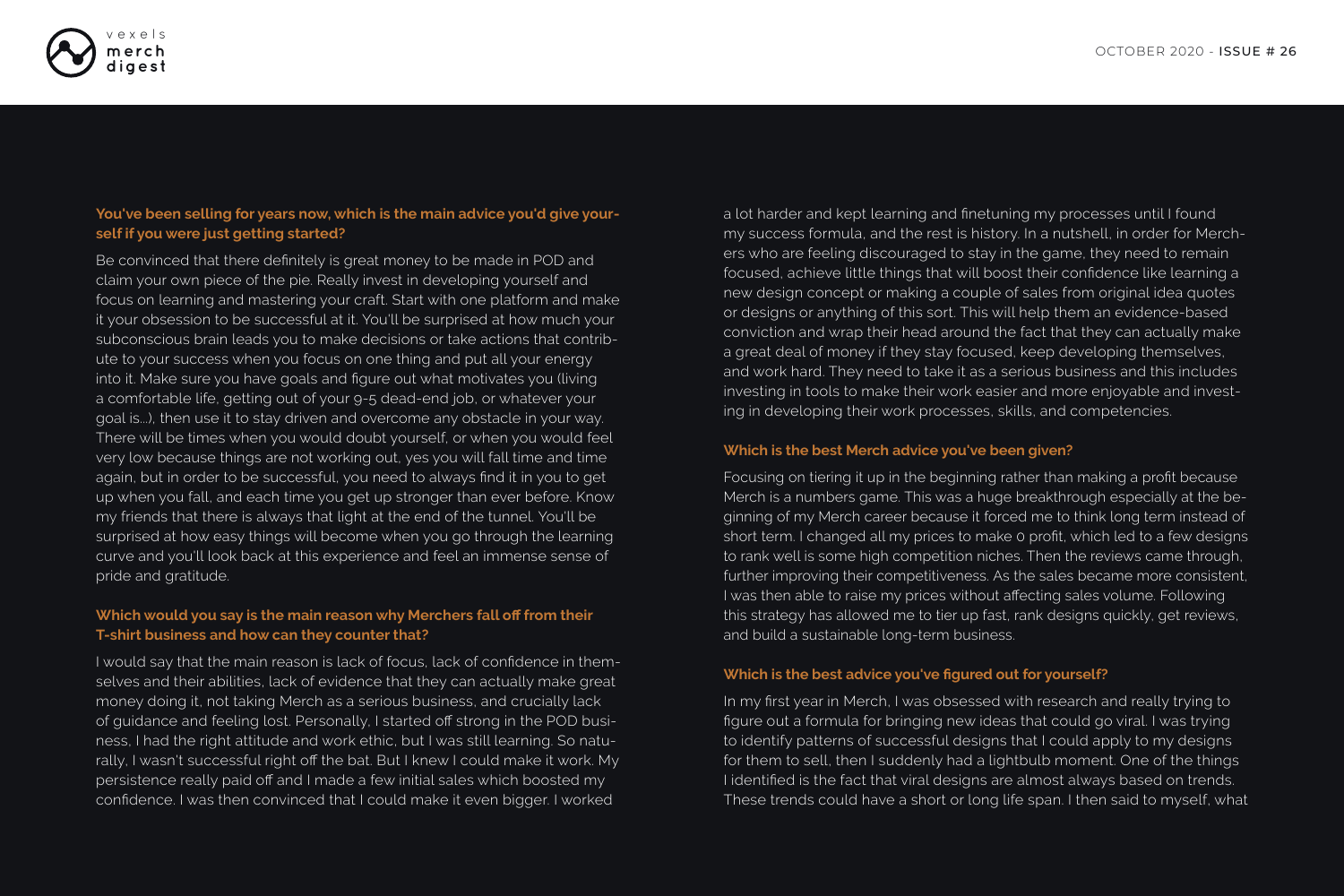

if I could use some elements from long life span trends and intersect them or cross-niche them with regular niches or holiday niches and celebrations. For example, if I identify that dinosaur designs sell well in The "100th Day Of School" niche, this means that kids and teachers really love these kinds of designs. Then I would make dinosaur designs for the "Last Day Of School" and "First Day Of School" niches, which will have a high probability of selling because they follow the same principle of designs that sold before. This works like a charm, I'm telling you! Now during the pandemic, we can add the word virtual or face mask graphic elements to any niche and they would sell like hotcakes. The moral of the story is, make new trends out of past trends.

#### **Design-wise, what would you recommend to up-and-coming merchers, and what would you recommend for veterans who want to step it up?**

For up-and-coming merchers, I would strongly advise them to learn how to design instead of always relying on designers. This way you acquire the designer eye and you know what a good design looks like. You can be quick in getting a ready-made design into the market rather than waiting for your designer to make you one, and by the time it's made, the niche might be a lot more competitive. One of the best ways to learn how to design is reverse-engineer high-quality designs from what's selling well on Amazon and ready-made designs on design platforms like Vexels. This may sound corny or biased, but truth be told. I am a massive fan of Vexels due to the pro-quality ready-made designs and graphic elements they have, and the many other unrivaled features they provide. When you download a merch-ready design from Vexels, you're able to open it in Illustrator and reverse engineer how it was made, making it easy for you to learn how to design high-quality designs from the ground up. Their service also makes it easy for you to find a great merch-ready design and upload it to your preferred POD platform instantly without having to wait for a designer to make that design. But if you want a

more customised design, then their fast design request service which comes as part of all their subscription plans is perfect for this. For veterans who want to step it up, this means stepping up their design quality and scaling their business, making Vexels a no brainer service to subscribe to if they are to achieve their goals quickly.

#### **Given the pandemic this year, how do you feel it has impacted the shoppers'**

## **behavior?**

The pandemic has changed shoppers' behaviour in many ways, but one of the more obvious changes is that they are now buying more pandemic related goods like facemasks and pandemic related designs in quantities never imagined before. So if you're not already doing it, start selling custom design POD facemasks as soon as you can, which you can sell on Etsy and many other POD platforms. You can easily get some awesome patterns or ready-made designs from Vexels, put them on a facemask, and watch the sales roll in. On the same note, start making pandemic related designs for evergreen niches, holidays, and celebrations, either by including pandemic related keywords in your design quote like "virtual" or "virtually" or by pandemic related graphic elements like "facemasks" within your design. An example of some big pandemic related niches are "Teacher Can Do Virtually Anything", and "EW People" with a graphic element of a dog or a car wearing a facemask...

#### **What would be your best advice going into this holiday season?**

The best advice would be to focus on one of the main current trends which is the pandemic and find ways to cross-niche it with Halloween, Cancer Awareness, Thanksgiving, and Christmas. Also don't discount evergreen niches especially designs that can be gifted to family members, sports teams, or coworkers, etc... These sell really well in the run up to Christmas.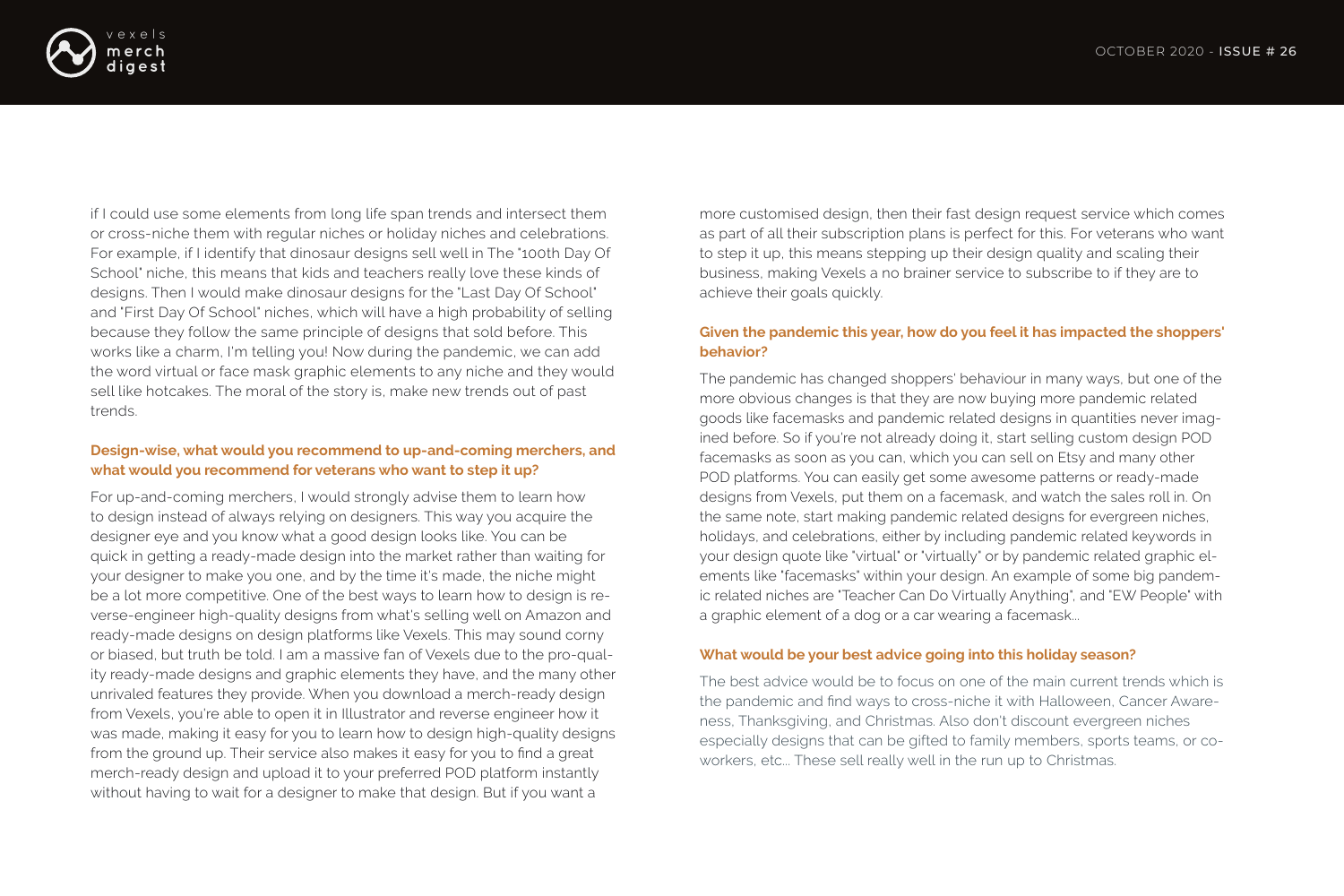I wanted to add that Merch By Amazon requires a lot of time investment. Learning and figuring out a system that works well for you can take months, if not years. That's why many Merchers get discouraged and leave the POD business as they don't see any financial returns quickly. That being said, given my experience and success on Merch, I have been getting many requests from my followers to create a comprehensive Merch By Amazon course or a Blueprint if you like, to help them create a PROVEN SYSTEM to achieve similar results to what I've achieved (100k tier - \$100k royalties per year - over \$1million is sales revenue - over 70k products sold...). So I've been developing the Ultimate Merch By Amazon Course for the last 8 months to cater to this demand and I'm so excited to announce that it will be launching on the 10th of October 2020. It will have over 120 video lessons, with quizzes and action items, an Exclusive VIP community for support and sharing best practice, huge student only perks, access to myself as a mentor, live Q&A sessions and much more, all designed to accelerate your Merch By Amazon and POD success. Places will be limited, but if you add your email to our mailing list, you will get the latest updates and the generous launch discount. You can add your email to our mailing list here to reserve your place and receive the launch discoun[t www.mraddieacademy.com](http://www.mraddieacademy.com/)



Check the [Vexels Blog](https://www.vexels.com/blog/) for actionable Merch tips and knowledge about the t-shirt-making business.<br>Keep revisiting for updates!





#### **Anything else you'd like to share with us and our Merch Community?**